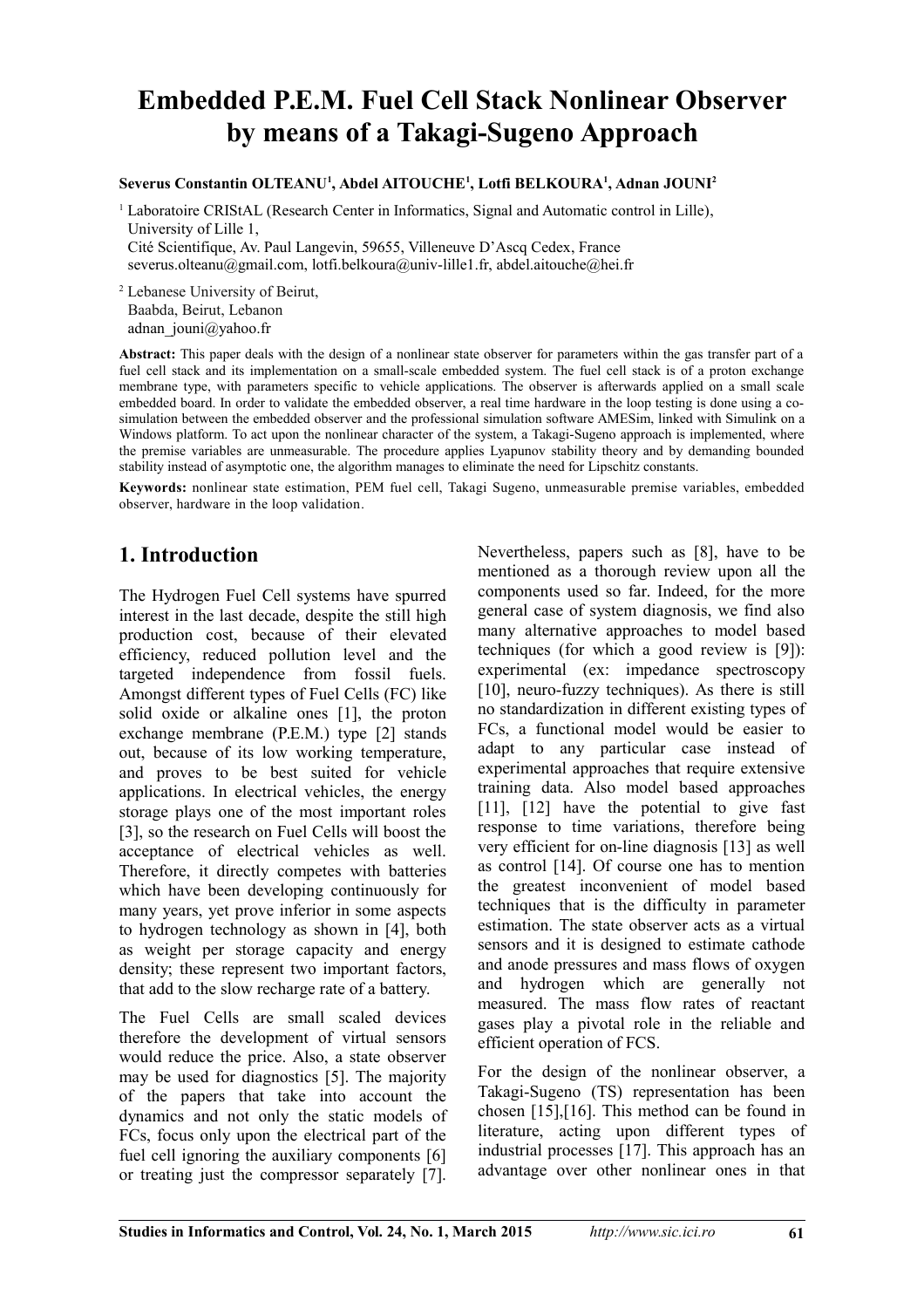there is no need for many assumptions regarding the form of the state space model, it has a structured form, it is easy to implement numerically and it also allows a parallel to linear techniques to be drawn. The construction of state observers based on TS representation has been in a continuous augmentation in the last period. Although many papers consider the premise variables measurable [19], this case in many practical applications is unfortunately unattainable. Among those who have tackled the issue of unmeasurable premise variables, one can cite [18].

It is useful to adopt the use of simulation software to replace the real system in the first hardware in the loop testing stage. For this, AMESim has been chosen [20]. Also, in the last years, small scaled embedded systems have become more and more accessible.

We can distinguish three classes:

- *Microcontroller (based boards)* as Arduino boards;
- *FPGA* which are good for parallel computing;
- *Processor based:* as Raspberry PI, Beagle board, that act like small computers.

Each of them has certain advantages and disadvantages. In this article the authors have adopted the use of an Arduino Due board, and the development procedure with the hardware in the loop testing being described in [21].

The paper is organized as follows. Second section develops upon the Fuel Cell model. It is followed by a description of the TS representation and nonlinear observer design in the section III. Afterwards, in the fourth section, the embedded platform is described as well as the hardware in the loop (HIL) validation mechanism. The paper ends with results in section V respectively conclusions in section VI.

# **2. Modeling**

### **2.1 PEM fuel cell**

The developed model is for a Polymer Electrolyte Membrane Fuel Cell Stack that uses a Nafion 117 membrane, integrating auxiliary components as in Figure 1. The model focuses on components with medium time dynamics from a vehicle like configuration, meaning the focus is on the gaseous part. In vehicle

applications, the auxiliary components play an important role, as the piping occupies significant volume.

The current work considers the case of pure Oxygen as input on the cathode side and takes the humidifying and cooling units as ideal elements. Concerning the pressure difference between the anode and cathode, it is kept null by means of a pressure regulator. A constant pressure difference has been seen to offer good performances in many cases.

The temperature inside the fuel cell is considered homogeneous, so spatial variations in general are ignored, yet the temperature is not constant, compared to [22].

Only by measuring parameters outside the fuel cell with the aid of the observer, will allow us to deduce what happens inside the anode and cathode respectively. Moreover, the gases will be considered ideal.



**Figure 1.** Block view of fuel cell stack with auxiliary elements

### **2.2 State Space representation**

The mathematical model of the FC is brought in a state space form considering the compressor's flow and electrical current as inputs to the system. Therefore, the accumulated mass of oxygen and hydrogen react or pass freely towards the return manifold that consists of pipes and valves. The valve models for gaseous mediums have a nonlinear behaviour with two distinct patterns depending on the pressure difference that arises: choked or unchoked regime. Therefore, as the pressure difference may overpass 2 bar both situations have to be taken into account, this being another contribution of the paper. The TS representation will help with this, so that a switching between the two may not be required. The equations for a volume chamber and a valve are given by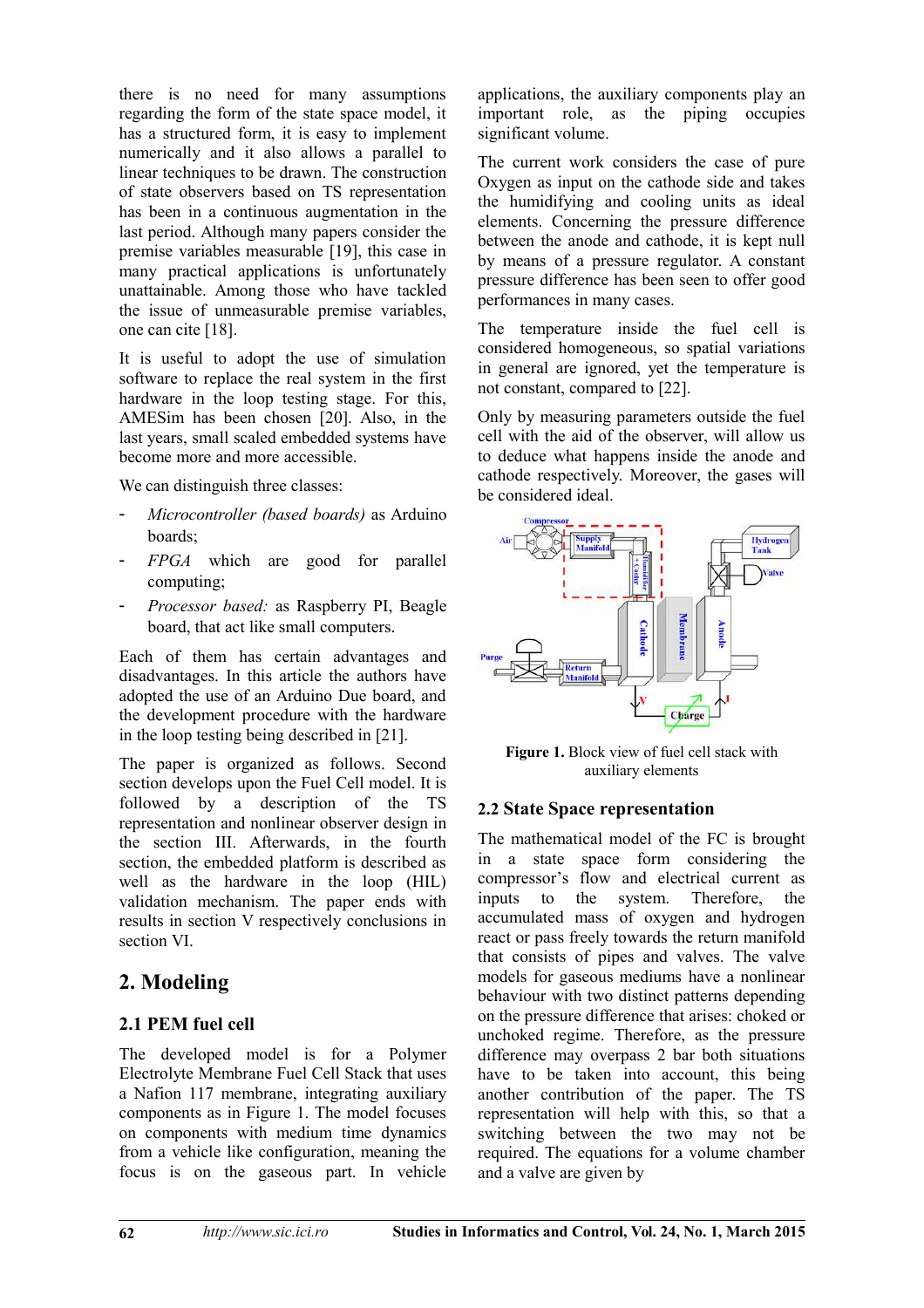$$
\begin{cases}\n\frac{dm}{dt} = W_{in} - W_{out} \\
\frac{dp_{in}}{dt} = \frac{\gamma R_{a}}{V} (T_{in} W_{in} - T_{out} W_{out}) \\
W_{out} = \frac{C_{D} A_{T} p_{out}}{\sqrt{R_{a} T_{in}}} \times \begin{cases}\n\left(\frac{p_{out}}{p_{in}}\right)^{\frac{1}{\gamma}} \sqrt{\frac{2\gamma}{\gamma - 1}} \left(1 - \left(\frac{p_{out}}{p_{in}}\right)^{\frac{\gamma - 1}{\gamma}} \right) \mathbf{i} \mathbf{f} \frac{p_{out}}{p_{in}} > P_{crit} \\
\sqrt{\gamma} \left(\frac{2}{\gamma + 1} \right)^{\frac{2\gamma}{\gamma}} \mathbf{j} \mathbf{f} \frac{p_{out}}{p_{in}} \le P_{crit} \\
P_{out} = \left(\frac{2}{\gamma + 1} \right)^{\frac{\gamma}{\gamma - 1}}\n\end{cases}
$$
\n(1)

where m is the mass inside the chamber,  $p_{in}$ ,  $T_{in}$ and Win the input pressure, temperature and flow,  $p_{out}$ ,  $T_{out}$  and  $W_{out}$  the output pressure, temperature and flow, V the volume of the chamber, γ the adiabatic coefficient of air, Ra the specific perfect gas constant of air (Oxygen for the current case),  $C_D$  the flow coefficient of the valve and  $A_T$  the cross section of the valve. The input flow of the supply manifold will be considered as an input to the system with known temperature and pressure and the return manifold will flow toward exterior air.

Regarding the whole FC model, we will suppose that we measure the pressures and mass at the supply and return manifold, as indeed the measurement of the pressure and mass inside the cathode is expensive and impractical. Of course, in order to avoid measuring mass, one can have a pressure and temperature sensor in order to deduce the mass by means of the perfect gas law  $PV = mR_aT$ .

One can represent the equations for the cathode side of the Fuel cell as in (2) (the hydrogen side is identical), defining the dynamics for the mass flows of the Supply Manifold-Cathode-Return manifold, as well as the dynamics of the pressures of the same three elements:

$$
\begin{cases}\n\frac{dm_{sm}}{dt} = W_{in} - W_{outsm} \\
\frac{dm_{cs}}{dt} = W_{outsm} - W_{outs} - W_{O_2react} \\
\frac{dm_{rm}}{dt} = W_{outs} - W_{O_2react} - W_{outrm} \\
\frac{dp_{sm}}{dt} = \frac{\gamma R_a}{V_{sm}} (T_{smin} W_{in} - T_{sm} W_{outsm}) \\
\frac{dp_{cs}}{dt} = \frac{\gamma R_a}{V_{cs}} (T_{csin} W_{outsm} - T_{cs} W_{outcs} - T_{cs} W_{O_2react}) \\
\frac{dp_{rm}}{dt} = \frac{\gamma R_a}{V_{cm}} (T_{rmin} W_{outcs} - T_{rmin} W_{O_2react} - T_{rm} W_{outrm})\n\end{cases}
$$
\n(2)

Where the mass flow terms in (2) that represent the mass flow output of the Supply manifold, Return manifold, Cathode and the Mass flow that reacts in the cell are shown in (3). We can see the influence of the electrical current I, on the reacted mass flow depending on the number of cells(n), Oxygen molar mass and Faraday number.

$$
\begin{cases}\nP_{out} = \left(\frac{2}{\gamma + 1}\right)^{\frac{\gamma}{\gamma - 1}} \\
W_{out, m} = \frac{C_{Dum} A_{T, m} P_{sm}}{\sqrt{R_a T_{sm}}} \times \begin{cases}\nP_{ex} \frac{1}{\gamma} \sqrt{\frac{2 \gamma}{\gamma - 1} \left(1 - \left(\frac{P_{ex}}{P_{sm}}\right)^{\frac{\gamma - 1}{\gamma}} \frac{1}{\gamma} \, \, \, \, \, \frac{P_{ex}}{P_{sm}} > P_{crit}\n\end{cases} \\
W_{out, m} = \frac{C_{Dum} A_{T, m} P_{sm}}{\sqrt{R_a T_{sm}}} \times \begin{cases}\nP_{ex} \frac{1}{\gamma} \sqrt{\frac{2 \gamma}{\gamma - 1} \left(1 - \left(\frac{P_{ex}}{P_{sm}}\right)^{\frac{\gamma - 1}{\gamma}} \frac{1}{\gamma} \, \, \, \, \frac{P_{ex}}{P_{sm}} > P_{crit}\n\end{cases}\n\end{cases}
$$
\n
$$
W_{out, m} = \frac{C_{Dcs} A_{T, \alpha} P_{ex}}{\sqrt{R_a T_{cs}}} \times \begin{cases}\nP_{ex} \frac{1}{\gamma} \sqrt{\frac{2 \gamma}{\gamma - 1} \left(1 - \left(\frac{P_{cm}}{P_{cs}}\right)^{\frac{\gamma - 1}{\gamma}} \frac{1}{\gamma} \, \, \, \, \, \frac{P_{cm}}{P_{cs}} > P_{crit}\n\end{cases}
$$
\n
$$
W_{out, m} = \frac{C_{Dum} A_{T, m} P_{cm}}{\sqrt{R_a T_m}} \times \begin{cases}\nP_{am} \frac{1}{\gamma} \sqrt{\frac{2 \gamma}{\gamma - 1} \left(1 - \left(\frac{P_{am}}{P_{cm}}\right)^{\frac{\gamma - 1}{\gamma}} \frac{1}{\gamma} \, \, \, \, \frac{P_{cm}}{P_{cm}} > P_{crit}\n\end{cases}
$$
\n
$$
W_{out, m} = \frac{C_{Dum} A_{T, m} P_{cm}}{\sqrt{R_a T_m}} \times \begin{cases}\nP_{am} \frac{1}{\gamma} \sqrt{\frac{2 \gamma}{\gamma - 1} \left(1 - \left(\frac{P_{am}}{P_{cm}}\right)^{\frac{\gamma - 1}{\gamma}} \frac{1}{\gamma} \, \, \, \frac{
$$

Therefore, by doing a set of transformations and by considering the current as a system input along with the mass flow of the compressor we arrive at its state space equivalent in (4). The critical pressure is the same as the one presented in equation (1).

$$
\begin{bmatrix}\n u = [W_{in} \ I]^T \\
 x = [m_{sm} \ m_{cs} \ m_{rm} \ p_{sm} \ p_{sm} \ p_{cs} \ p_{rm}^T\n\end{bmatrix}^T
$$
\n
$$
\begin{bmatrix}\n x = A(x) + Bu \\
 x = A(x) + Bu \\
 m_{rm}^T\n\end{bmatrix} = \begin{bmatrix}\n 1 & 0 & 0 & 0 & 0 & 0 \\
 0 & 0 & 1 & 0 & 0 & 0 \\
 0 & 0 & 0 & 1 & 0 & 0 \\
 0 & 0 & 0 & 0 & 0 & 1\n\end{bmatrix}^T
$$
\n
$$
B = \begin{bmatrix}\n 0 & \frac{-n M_{0_1}}{2\pi} & \frac{\pi M_{0_2}}{2\pi} & 0 & \frac{\pi M_{0_1}}{2\pi} \frac{\gamma R_a T_{\text{cm}}}{V_{cs}} & \frac{n - M_{0_2}}{2\pi} \frac{\gamma R_a T_{\text{cm}}}{V_{\text{cm}}}\n\end{bmatrix}^T
$$
\n
$$
B = \begin{bmatrix}\n 0 & \frac{-n M_{0_2}}{2\pi} & \frac{\pi M_{0_2}}{2\pi} & 0 & \frac{\pi M_{0_2}}{2\pi} \frac{\gamma R_a T_{\text{cm}}}{V_{cs}} & \frac{n - M_{0_2}}{2\pi} \frac{\gamma R_a T_{\text{cm}}}{V_{\text{cm}}}\n\end{bmatrix}^T
$$

The matrix A being the carrier of the nonlinear terms.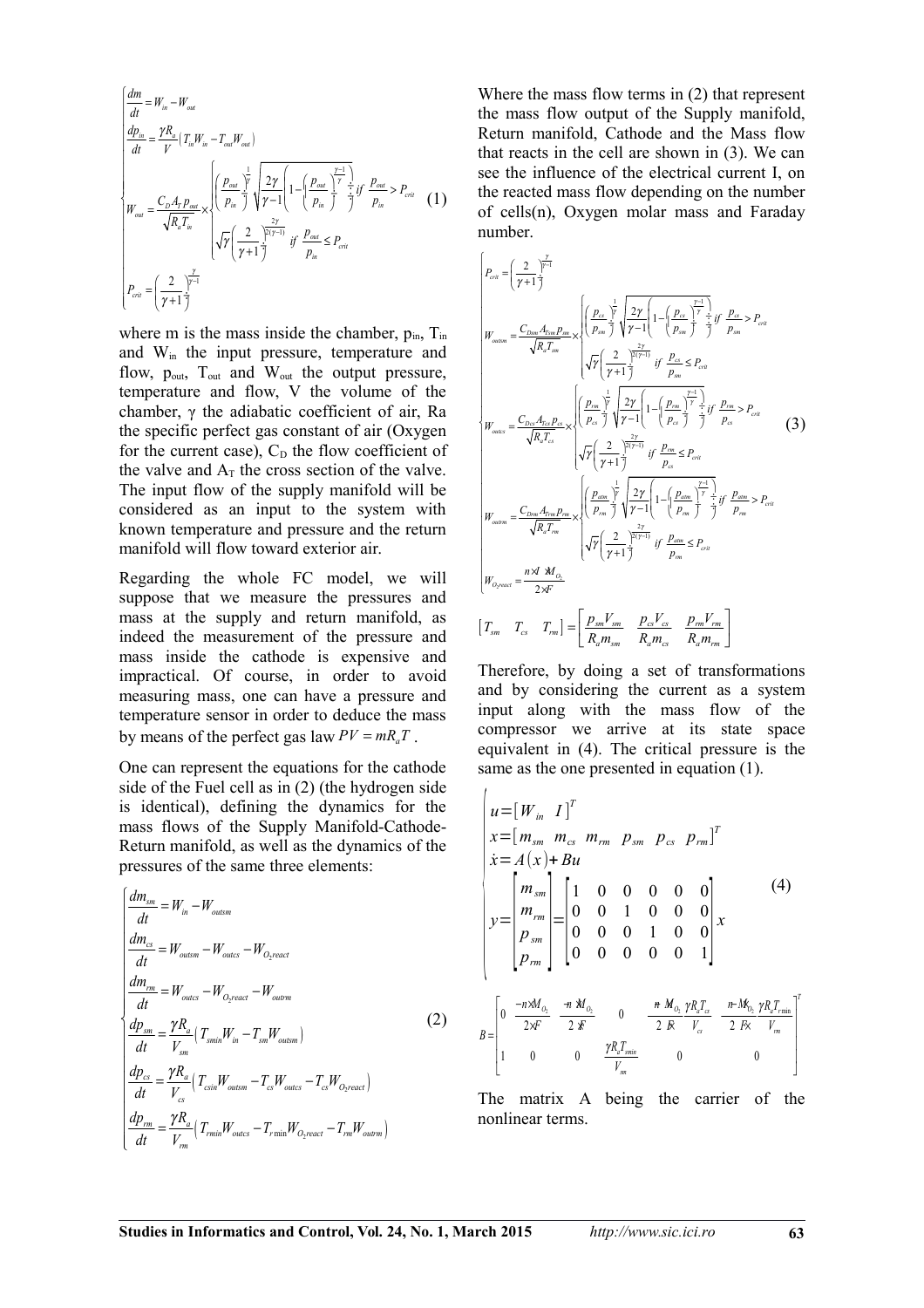

For the values, please refer to the annex.

### **3. Observer Design**

#### **3.1 Takagi-Sugeno representation**

The TS model is represented as a sum of nonlinear systems, where the contribution of each system is corrected by a weighing function  $w_i$ , as presented in equation (7). Here, it is considered that B and C do not depend on the states and the notation 'i' is used to show the number of the decomposed linear system; also z represents the nonlinear terms, defined as premise variables.

$$
\begin{cases}\n\dot{x} = \sum_{i=1}^{8} w_i(z) A_i x + Bu \\
y = Cx\n\end{cases}
$$
\n(7)

Therefore, in this new representation, one can observe that the nonlinearities have moved into the membership functions  $w_i$ , where the convex sum property is satisfied  $\sum w_i = 1$ .

In order to obtain the state observer, it is first needed to modify the state space form, so that it can be used to write the Takagi-Sugeno (TS) representation. So from equation (4), in order to

get to the form (7) we separate in the matrix A the z nonlinearities:

$$
\begin{Bmatrix}\n\zeta = \begin{bmatrix}\n\sqrt{\frac{P_{sm}}{m_{sm}}}\alpha \\
\frac{P_{\infty}}{\sqrt{\frac{P_{\infty}}{m_{cs}}}}\beta \\
\frac{P_{\infty}}{\sqrt{\frac{P_{sm}}{m_{sm}}}}\delta\n\end{bmatrix} = \begin{bmatrix}\n\sqrt{\frac{x(4)}{x(1)}}\alpha \\
\sqrt{\frac{x(5)}{x(2)}}\beta \\
\sqrt{\frac{x(6)}{x(3)}}\delta\n\end{bmatrix}
$$
\n(8)

The variables z are called premise variables, and they contain the nonlinear information for the system. By means of the sector nonlinearity method, as the minimum and maximum of each zi can be determined, the membership functions can be built.

| <b>Table 1.</b> Min Max values |  |  |  |
|--------------------------------|--|--|--|
|                                |  |  |  |

| Symbol | Quantity          |
|--------|-------------------|
| $=$ 1  | $=1500$           |
| min    | max               |
| $=$ 3  | $= 7000$          |
| min    | $\epsilon_{\max}$ |
| $=$ 3  | $=1500$           |

From different types of possible membership functions, triangular membership function were chosen as in (9); where MF is the membership function associated to the i-th premise variable zi. With these values, one is able to construct the normalized membership functions  $w_i$  as in (10).

, ,min , ,min , ,min ( ) ; ( ) *i Max i i i min i Max i i Max i i Max i z z z z MF z MF z z z z z* − − = = − − (9) 3 / 1 / 2 / 3 2 1 1..8 ( ) ( ) ( ) ; *i Max Min Max Min Max Min i i i i i h MF z MF z MF z h w h* = = = × × − − − − − − − − − − − − − − − − − − − − − − − − − = ∑ (10)

#### **3.2 Takagi-Sugeno observer**

Once the T-S representation has been obtained, the focus can now be directed towards the observer construction. The observer computation will materialize as an optimization problem that will deal with the resolution of some linear matrix inequalities (LMIs). It is considered that the premise variables *z* are not measurable. Although many cases in the literature deal with the simplifying supposition of measurable premise variables  $w_i(\hat{z})=w_i(z)$ , in the current case this assumption cannot be satisfied. As a result, the Luenberger like observer is of the form (11).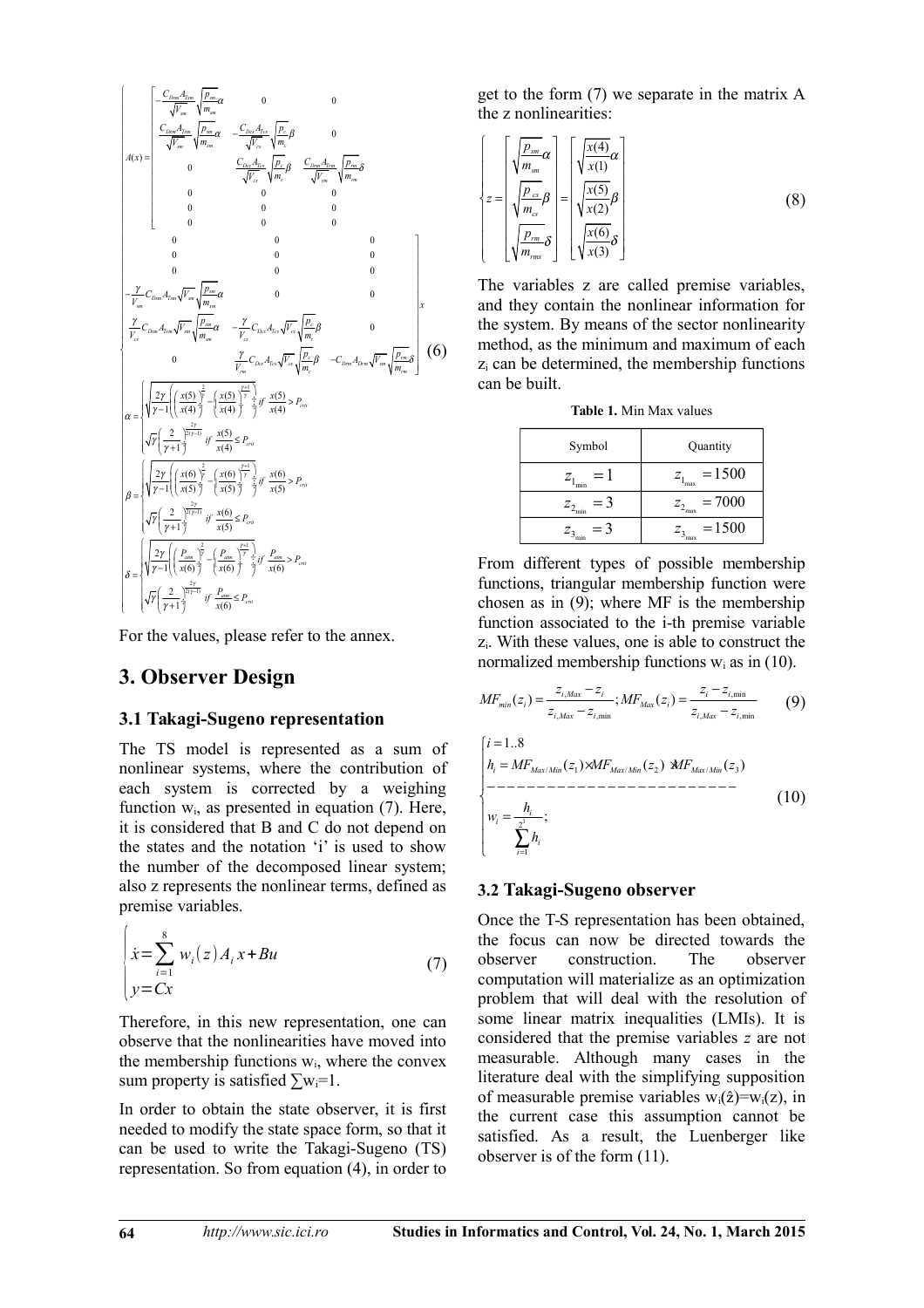$$
\begin{cases} \dot{\hat{x}} = \sum_{i} w_i(\hat{z}) \big( A_i \cdot \hat{x} + B \cdot u + L_i \cdot (\hat{y} - y) \big) \\ \hat{y} = C \cdot \hat{x} \end{cases}
$$
\n(11)

To obtain the observer gains, a numerical optimization problem (12) should be resolved, with the aid of an LMI solver. This solution consists of the following LMIs (12); where P is a symmetric and positive definite matrix, with the same dimension as A; and  $\alpha$  is a positive scalar:

$$
\begin{bmatrix}\ni=1..8\\
\begin{pmatrix}A_i^T P - C^T Q_i + P A_i - Q_i C + 2\alpha P & P \\
P & -\lambda\end{pmatrix} & 0\\
Q_i = P \times I_i\\ \nsize(Q_i) = size(A_i.C)\n\end{bmatrix}
$$
\n(12)

#### **3.3 Demonstration**

In the demonstration that follows, the known inequality (13) is employed:

$$
\forall \lambda > 0, X, Y: X^T Y + Y^T X \le \lambda X^T X + \lambda^{-1} Y^T Y \tag{13}
$$

The condition required for the observer to function correctly is to have an estimation error that converges towards zero  $\widetilde{x} = x - \hat{x}$ .

Using the Lyapunov stability method, it is demanded that a chosen Lyapunov function has a negative derivative. The Lyapunov function is chosen as in (14).

$$
V = \tilde{\mathbf{x}}^T P \tilde{\mathbf{x}} \; ; P = P^T > 0 \tag{14}
$$

The derivative of the estimation error can be rewritten so that the estimated and real membership functions multiplied by the states are isolated in a separate term. This is done in order to reduce complications that would appear in the construction of the LMIs. Therefore (15) is reached.

$$
\begin{cases}\n\tilde{x} = \sum_{i} w_i(\hat{z}) \big( A_i \cdot \hat{x} + B \cdot u + L_i \cdot C \cdot \tilde{x} \big) + \Delta, \\
\Delta \stackrel{not}{=} \sum_{i} \big( w_i(z) - w_i(\hat{z}) \big) \big( A_i \cdot x + B \cdot u \big)\n\end{cases} \tag{15}
$$

By replacing  $(15)$  into  $(14)$ , we can see in  $(16)$ that the multiplication with the state impedes obtaining a linear inequality. A usual workaround is to apply Lipschitz constants, but the method could prove restrictive, first of all because these values are hard to find and also high constants may have negative effects on the resolution of the LMIs.

$$
\dot{V} = \tilde{\chi}^T \left( \sum_i w_i(\hat{z}) (A_i - L_i C)^T P + \n+ \sum_i w_i(\hat{z}) P (A_i - L_i C) \right) \tilde{\chi} +\n+ \Delta^T P \tilde{\chi} + \tilde{\chi}^T P \Delta
$$
\n(16)

As such, the solution adopted here is to view  $\Delta$ as a virtual perturbation, a parameter that converges towards zero. This would allow us to impose more relaxed conditions, by demanding a bounded stability instead of an asymptotic one, with a minimal bound. An article with a similar method is [18], employing the notion of Input to state stability [24]. Practically this translates into a problematic of stability with rejection of the symbolic perturbation  $\Delta$ , as in (17), having R as a positive matrix (identity or not), and a positive scalar *ξ* representing a variable to be minimized.

$$
\dot{V} + \tilde{\chi}^T R \tilde{\chi} - \xi^2 \Delta^T \Delta < 0 \tag{17}
$$

Therefore, using (16):

$$
\tilde{x}^{T} \Biggl( \sum_{i} w_{i}(\hat{z}) \Bigl[ \bigl( A_{i} - L_{i} C \bigr)^{T} P + P \bigl( A_{i} - L_{i} C \bigr) \Bigr] \Bigr) \tilde{x} + \n+ \Delta^{T} P \tilde{x} + \tilde{x}^{T} P \Delta + \tilde{x}^{T} R \tilde{x} - \xi^{2} \Delta^{T} \Delta < 0
$$
\n(18)

In order to eliminate the nonlinear terms that remain in the previous inequality, we make use of the equation (13). What is important to note is that this is true for any positive  $\lambda$ , which for (18) translates into:

$$
\Delta^T P \tilde{\mathbf{x}} + \tilde{\mathbf{x}}^T R \tilde{\mathbf{x}} - \xi^2 \Delta^T \le \lambda \Delta^T \Delta + \lambda^{-1} \tilde{\mathbf{x}}^T P P \tilde{\mathbf{x}} + \tilde{\mathbf{x}}^T R \tilde{\mathbf{x}} - \xi^2 \Delta^T \Delta \tag{19}
$$

Adding this to (18) would give the modified inequality (20):

$$
e^T \left( \sum_i w_i(\hat{z}) \left[ \left( A_i - L_i C \right)^T P + P \left( A_i - L_i C \right) \right] + I \frac{1}{j} e + \frac{1}{2} A \Delta^T \Delta + \lambda^{-1} e^T P P e - \xi^2 \Delta^T \Delta < 0;
$$
\n(20)

An interesting observation is that, because  $\lambda > 0$ can be any coefficient, then it can be chosen as  $\lambda = \xi^2$ , which simplifies the relation; moreover, employing the convex sum property, we arrive at (21). A similar idea was used in [23].

$$
\sum_{i} w_i(\hat{z}) \Big[ \big(A_i - L_i C\big)^T P + P\big(A_i - L_i C\big) + I + \lambda^{-1} P P \Big] < 0; (21)
$$

The general following stage is to use the hypothesis that the inequality is true if all the terms of the sum are negative. Although restrictive, this proves to bring small enough constraints to the stability regions of the solution.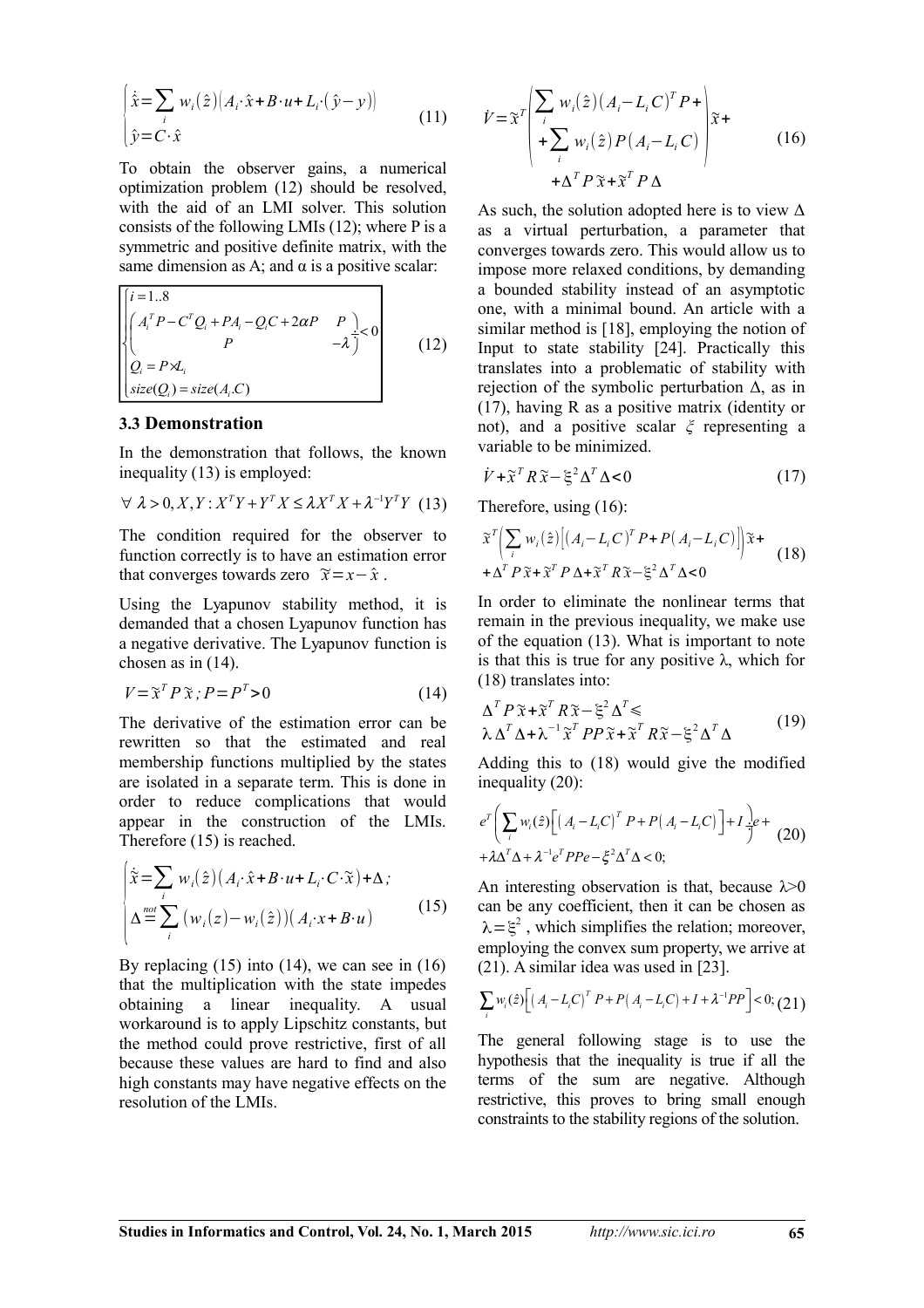$$
\begin{cases} i = 1..8\\ \left(A_i - L_i C\right)^T P + P\left(A_i - L_i C\right) + I + \lambda^{-1} P P < 0; \end{cases} \tag{22}
$$

In order to eliminate the Bilinear Matrix Inequalities (BMIs) forms, a notation  $Q_i = PL_i$  can be made. Also using the Schur transformation, we end up with simple LMIs. One can improve upon the performances by asking for exponential stability, using relation (23), where *α* represents the exponential decay rate.

$$
\dot{V} = e^T Re - \xi^2 \Delta^T \Delta + 2 \alpha V < 0 \tag{23}
$$

As for BMIs there are no standard solutions, a choice of *α* by trial can be made.

Thus LMIs (12) were obtained.

### **4. The Embedded Solution**

#### **4.1 The Arduino board**

The embedded platform chosen is an Arduino Due board with a 32 bit ARM microcontroller from Atmel with 84Mhz clock speed (Figure 3).



**Figure 2.** The Arduino DUE microcontroller based board

The power of the microcontroller comes from the fact that it is based on an ARM Cortex M3 processor (Atmel SAM3x8E). An Ethernet module is attached for data communication.

#### **4.2 Hardware in the loop testing**

The integration of specialized simulation software can be done by means of hardware in the loop (HIL) architecture which permits within a closed loop with a physical embedded system, to test the code and performance of the developed platform. By means of AMESim simulation software, that includes a Fuel Cell model amongst other components, a real time connection can be established between the embedded system and the computer. For the computer, a Windows operating system has been chosen, because although it is not well suited for real time operation is the most widespread and known one in the academic medium.



**Figure 3.** The embedded HIL validation schematics

In order to give real time capabilities to windows, Matlab Real Time Kernel and Simulink are used as an interface. A functional schematic is shown in Figure 4. The tested communication protocols were serial and Ethernet, offering an as general solution as possible. For more details see [21]. The AMESim Fuel cell model built is presented in Figure 5.



**Figure 4.** The Amesim model of the PEM FC

# **5. Implementing the Embedded Observer**

Using the Matlab LMI solver for the previous LMIs applied to the system at hand, we obtain the observer gains which are implemented on the Arduino board, by means of discretization. At this point in order to check the performance we will use different initial values for the observer states.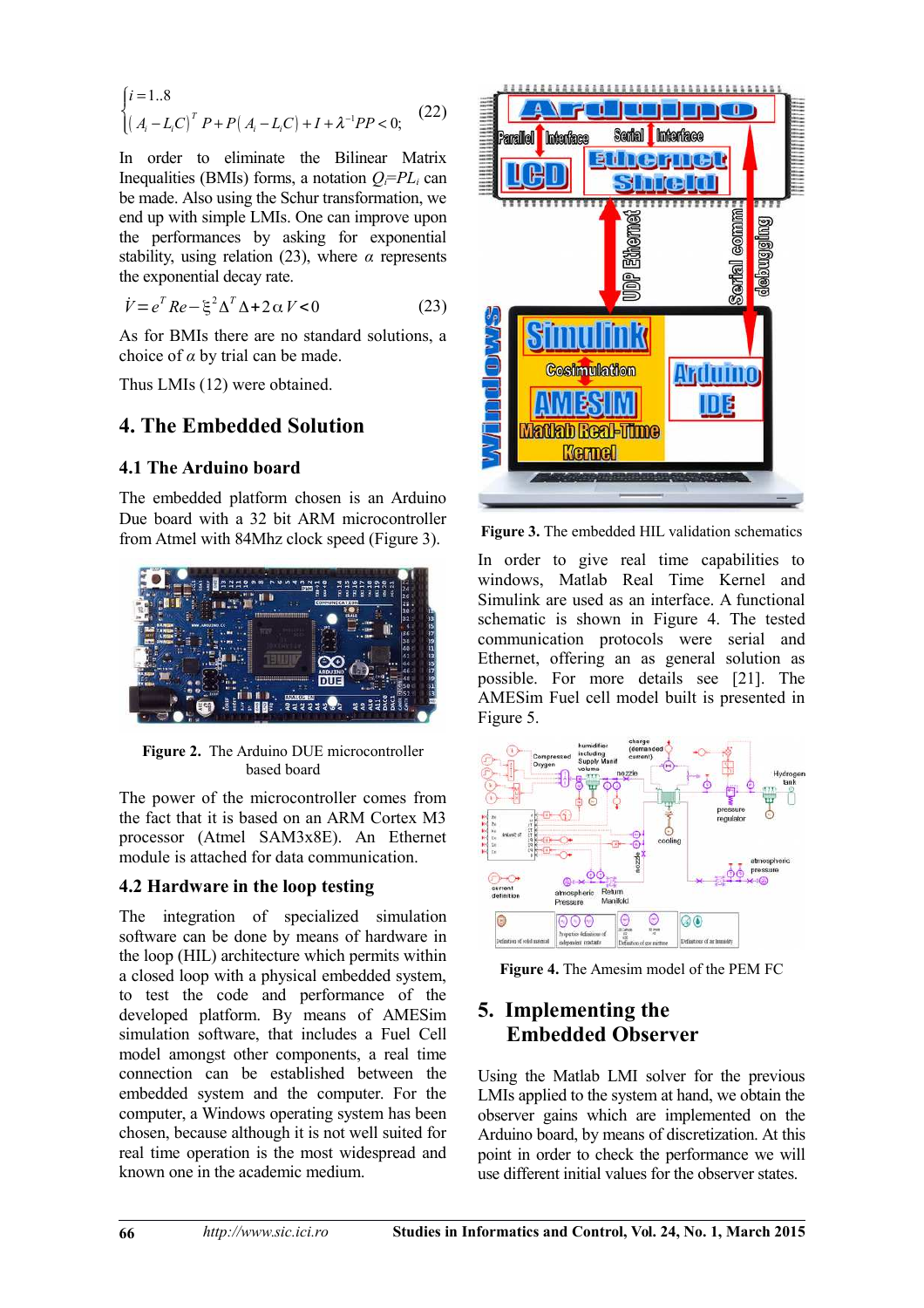The simulation between AMESim, Simulink and the Arduino in real time gives us the response in the following figures.



**Figure 5.** Unmeasured premise variables observer error (difference between real and estimated value) for the gas masses of the oxygen supply of the PEMFC

The observer appears inactive in the first few seconds due to the initialization time of the devices and the communication.

By following the evolution of the estimation error in Figure 7, one can notice that the stability is not asymptotic, but bounded, of course the bounds being sufficient to respond to requirements. Also one can notice that indeed in the beginning, the observer manifests oscillations before stabilizing, but the settling time is still in an acceptable interval.



**Figure 6.** Pressure estimation error of the oxygen supply of the PEMFC

One can observe in Figure 6, at a time around 7 seconds for example, that there is a communication loss, yet the observer manages to readapt the estimated values to the real ones. The few seconds delay at the beginning is just due to the initialization procedure of the embedded system.



**Figure 7.** Real time observer values for the pressures of the oxygen supply of the PEMFC

The main problem with this particular embedded system is that the dynamic of the valve is fast and that, for a sample time of more than 5ms, oscillations appear. Considering that we have 6x6 and 6x4 matrices, an 8 bit microcontroller arrives at a minimum sampling time of 10-15ms. Therefore we need to use the Arduino DUE, a 32 bit processor, which has 96kBytes of RAM. Furthermore, the Arduino DUE has a 84 MHz clock, allowing to do the floating point calculations for the oxygen supply in 4ms.

### **6. Conclusions**

In this paper, we have developed a TS unmeasurable premise variable observer for determining parameters inside a PEM Fuel Cell which is able to estimate the pressures and mass flow rates. The paper also shows the potential of Takagi-Sugeno modeling to be applied on small scale processing units, achieving good sampling time and real-time constraints. Thus, such solution can be embedded on an electrical vehicle supplied by a FC system, being more economically viable than the usual ECU. The real-time interface between AMESim, Matlab/Simulink and an Arduino connected by Ethernet that we developed represents a proper way to test any FC related embedded system and ensures that the observers behave as intended before using them on a real system. Using this connection allows to test any possible loss in the communication and design of the observer. Despite the memory restriction, the calculations remain fast and the limiting factor for real-time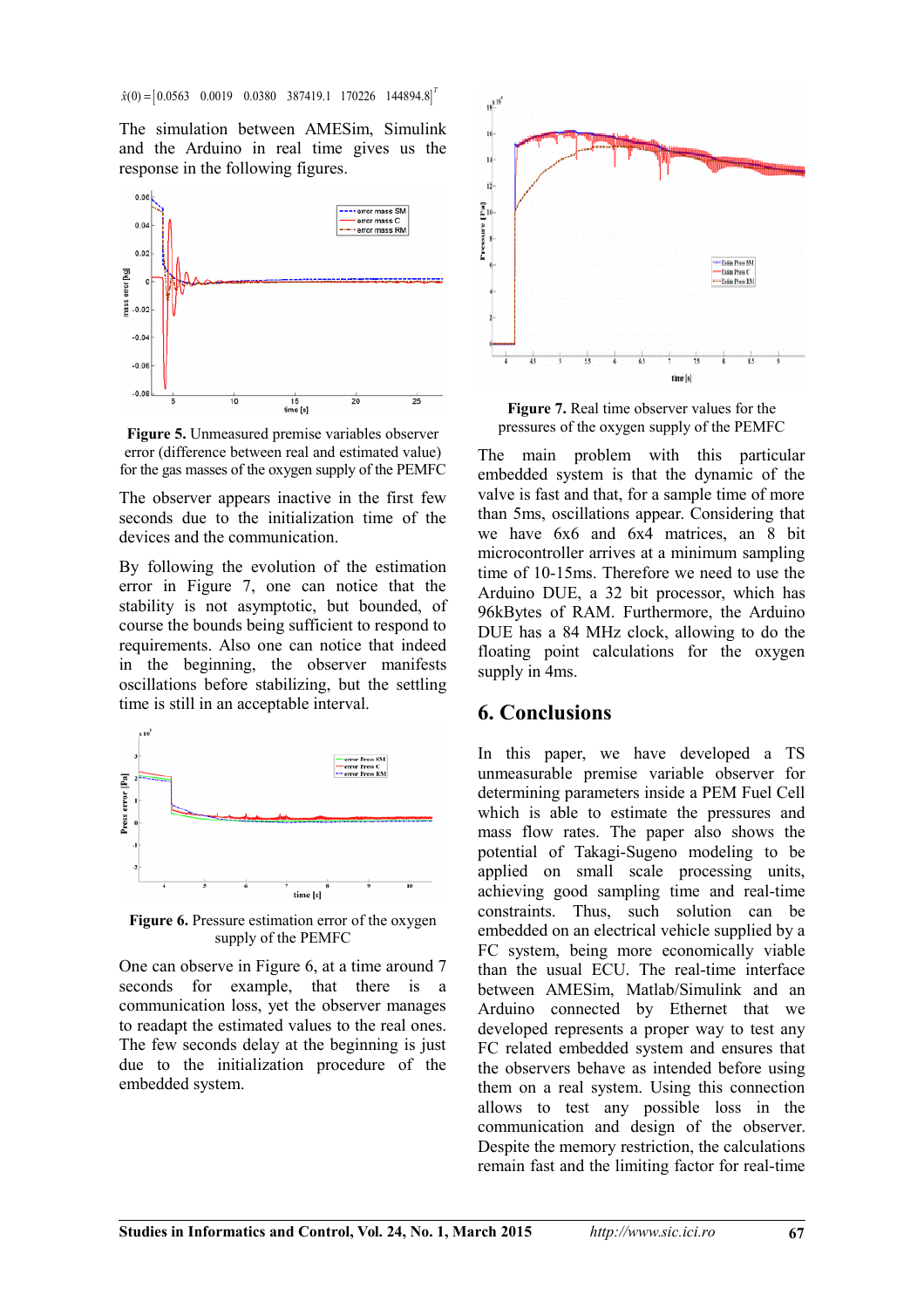can be improved by parallel calculus as T-S is well adapted for it.

# **Acknowledgments**

This work was carried out in the framework of PN-7-022-BE i-MOCCA (Interregional Mobility and Competence Centres in Automation), an European territorial cooperation project part-funded by the European Regional Development Fund (ERDF) through the INTERREG IV A 2 Seas Programme and the Ministry of Education and Research, France.

# **REFERENCES**

- 1. KIRUBAKARAN, A., S. JAIN, R. K.<br>NEMA **A Review on Fuel Cell** NEMA, **A Review Technologies and Power Electronic Interface**, Renewable and Sustainable Energy Reviews, vol. 13, no. 9, December 2009, pp. 2430-2440.
- 2. BARBIR, F., **PEM Fuel Cells Theory and Practice**. Second edition, Ed. Elsevier Inc., 2013.
- 3. LUKIC, S. M., J. CAO, R. C. BANSAL, F. RODRIGUEZ, A. EMADI, **Energy Storage Systems for Automotive Applications**, IEEE Transactions on Industrial Electronics, vol. 55, no. 6, June 2008, pp. 2258-2267.
- 4. THOMAS, C. E., **Fuel Cell and Battery Electric Vehicles Compared**, International Journal of Hydrogen Energy, vol. 34, Jan 2009, pp. 6005-6020.
- 5. ZHANG, J., H. ZHANG, J. WU, J. ZHANG, **Techniques for PEM Fuel Cell Testing and Diagnosis,** PEM Fuel Cell Testing and Diagnosis, Elsevier, 2011, pp. 81-119.
- 6. KIM, J., J. LEE, B. H. CHO, **Equivalent Circuit Modeling of PEM Fuel Cell Degradation Combined with a LFRC**, IEEE Transactions on Industrial Electronics, vol. 60, no. 11, November 2013, pp. 5075-5085.
- 7. MATRAJI, I., S. LAGHROUCHE, M. WACK, **Cascade Control of the Moto-Compressor of a PEM Fuel Cell via Second Order Sliding Mode**, Decision and Control and European Control

Conference (CDC-ECC), 2011 50th IEEE Conference, December 2011, pp.633-638.

- 8. PUKRUSHPAN, J. T., A. G. STEFANOPOULOU, H. PENG, **Control of Fuel Cell Power Systems: Principles, Modeling, Analysis and Feedback Design**. Ed. Springer, 2004.
- 9. PETRONE, R., Z. ZHENG, D. HISSEL, M. C. PERA, C. PIANESE, M. SORRENTINO, M. BECHERIF, N. Y. STEINER, **A Review on Model-based Diagnosis Methodologies for PEMFCs**, International Journal of Hydrogen Energy, vol. 38, no. 17, 2013, pp. 7077-7091.
- 10. STEINER, N. Y., D. HISSEL, P. MOÇOTÉGUY, D. CANDUSSO, **Non Intrusive Diagnosis of Polymer Electrolyte Fuel Cells by Wavelet Packet Transform**, International Journal of Hydrogen Energy, vol. 36, no. 1, 2011, pp. 740-746.
- 11. HOSSEINI, M., A. H. SHAMEKHI, A. YAZDANI, **Modeling and Simulation of a PEM Fuel Cell (PEMFC) Used in Vehicles**, SAE 2012 World Congress & Exhibition 2012, 2012-01-1233.
- 12. AITOUCHE, A., Q. YANG, B. OULD BOUAMAMA, **Fault Detection and Isolation of PEM Fuel Cell System based on Nonlinear Analytic Redundancy. An Application Via Parity Space Approach**, The European Physical Journal of Applied Physics, vol. 54, January 2011.
- 13. HAFAIFA, A., F. LAAOUAD, K. LAROUSSI, **Fuzzy Approach Applied in Fault Detection and Isolation to the Compression System Control**, Studies in Informatics and Control, ISSN 1220-1766, vol. 19, no. 1, 2010, pp. 17-26.
- 14. KIM, E. S., **Observer Based Nonlinear State Feedback Control of PEM Fuel Cell Systems**, Journal of Electrical Engineering and Electronic Technology vol. 7, no. 6, 2012, pp. 891-897.
- 15. TANAKA, K., T. IKEDA, H. WANG, **Fuzzy Regulators and Fuzzy Observers: Relaxed Stability Conditions and LMIbased Designs**, IEEE Transactions on Fuzzy Systems, vol. 6, no. 2, 1998, pp. 250-265.
- 16. JAMEL, W., A. KHEDHER, N. BOUGUILA, K. B. OTHMAN, **State**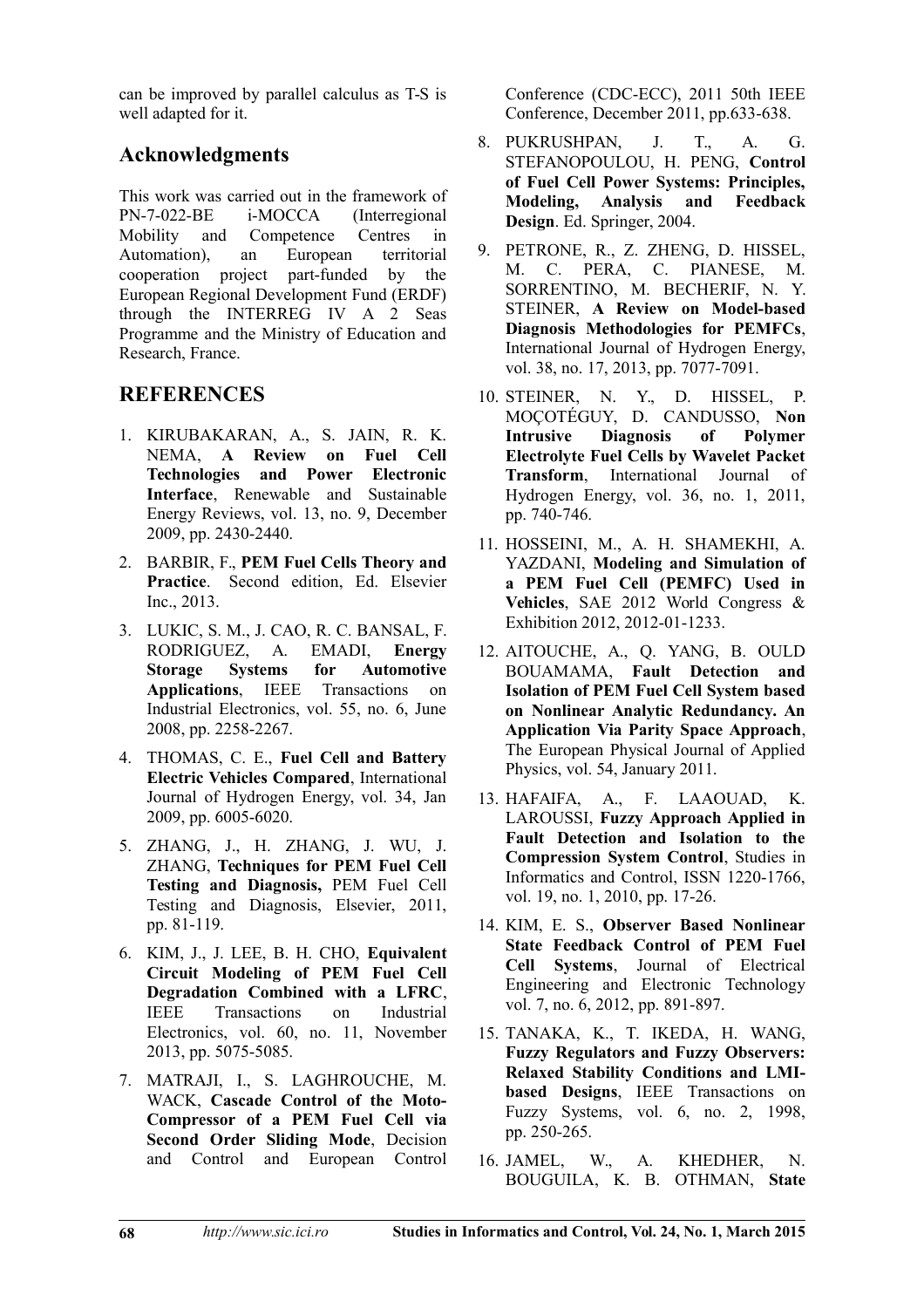**Estimation via Observers with Unknown Inputs: Application to a Particular Class of Uncertain Takagi-Sugeno Systems**, Studies in Informatics and Control, ISSN 1220-1766, vol. 19, no. 3, 2010, pp. 219-228.

- 17. GEORG, S., M. MULLER, H. SCHULTE, **Wind Turbine Model and Observer in Takagi-Sugeno Model Structure**, Journal of Physics: Conference Series, vol. 555, no 1, 2014.
- 18. YACINE, Z., D. ICHALAL, N. AIT OUFROUKH, S. DJENNOUNE, **Nonlinear Vehicle Lateral Dynamics Estimation with Unmeasurable Premise** Variable Takagi-Sugeno Approach, 20<sup>th</sup> Mediterranean Conference on Control & Automation (MED), Barcelona, Spain, July 2012, pp. 1117-1122.
- 19. LENDEK, Z., T. M. GUERRA, R. BABUSKA, B. de SCHUTTER, **Stability Analysis and Nonlinear Observer Design Using Takagi-Sugeno Fuzzy Models**, Studies in Fuzziness and Soft Computing, Ed. Springer, 2010.
- 20. BOURDON, T., L. SAUSSOL, B. VAROQUIÉ, **Integration of Physical AMESim® Engine Model in Hardware in the Loop Environment, Dedicated to Engine Control Unit Testing**, SAE Technical Paper, January 2007.
- 21. OLTEANU, S. C., A. AITOUCHE, L. BELKOURA, **Advanced Embedded Nonlinear Observer Design and HIL Validation Using a Takagi-Sugeno Approach with Unmeasurable Premise Variables**, Journal of Physics: Conference Series, vol 570, no. 2, 2014.
- 22. OLTEANU, S. C., A. AITOUCHE, L. BELKOURA, **Advances in P.E.M. Fuel Cell Stack Observer Design Using Takagi-Sugeno Approach with Unmeasurable Premise Variables**, ICREGA 2014 Renewable Energy: Generation and Applications, Springer Proceedings in Energy, Chapter 10, 2014, pp. 117-130.
- 23. GHORBEL, H., A. El HAJJAJI, M. SOUISSI, M. CHAABANE, **Robust Tracking Control for Takagi–Sugeno Fuzzy Systems With Unmeasurable Premise Variables: Application to Tank System**, Journal of Dynamic Systems, Measurement, and Control, vol. 136, no. 4, 2014.
- 24. SONTAG, E. D., **On the Input-to-State Stability Property**, Journal Systems & Control Letters, vol. 24, 1995, pp. 351-359.